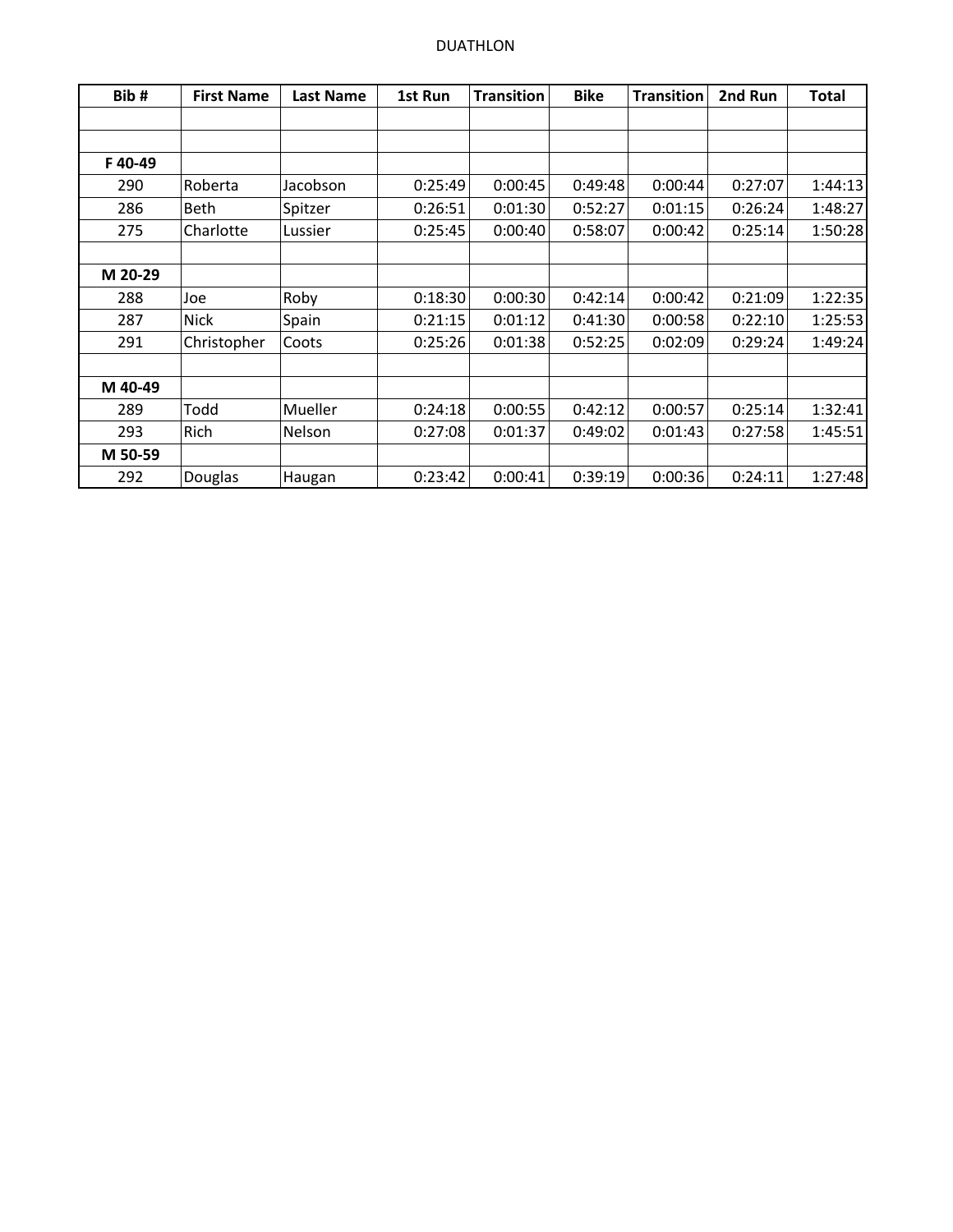## OLYMPIC TRIATHLON

| Bib#    | <b>First Name</b> | <b>Last Name</b> | Swim    | <b>Transition</b> | <b>Bike</b> | <b>Transition</b> | Run     | <b>Total</b> |
|---------|-------------------|------------------|---------|-------------------|-------------|-------------------|---------|--------------|
| F 20-29 |                   |                  |         |                   |             |                   |         |              |
| 1037    | Danielle          | McKenzie         | 0:38:46 | 0:04:01           | 1:34:34     | 0:01:36           | 0:55:20 | 3:14:17      |
|         |                   |                  |         |                   |             |                   |         |              |
| F 30-39 |                   |                  |         |                   |             |                   |         |              |
| 1041    | Kara              | McMachen         | 0:25:26 | 0:02:16           | 1:20:57     | 0:01:22           | 0:52:24 | 2:42:25      |
| 1039    | Christi           | Haswell          | 0:40:40 | 0:02:03           | 1:21:15     | 0:01:51           | 0:49:46 | 2:55:35      |
| 1069    | Courtney          | Green            | 0:27:55 | 0:03:27           | 1:27:50     | 0:01:06           | 1:00:07 | 3:00:25      |
| 1040    | Emily             | Wheeler          | 0:35:53 | 0:04:06           | 1:56:19     | 0:02:34           | 1:23:42 | 4:02:34      |
| 1042    | Nicole            | Craig            | 0:45:39 | 0:04:24           | 1:51:21     | 0:02:02           | 1:19:08 | 4:02:34      |
|         |                   |                  |         |                   |             |                   |         |              |
| F40-49  |                   |                  |         |                   |             |                   |         |              |
| 1043    | Michelle          | Meehan           | 0:37:48 | 0:04:40           | 1:31:42     | 0:00:58           | 0:53:11 | 3:08:19      |
|         |                   |                  |         |                   |             |                   |         |              |
| M 20-29 |                   |                  |         |                   |             |                   |         |              |
| 1063    | Cory              | Brown            | 0:32:39 | 0:04:17           | 1:07:28     | 0:01:28           | 0:50:38 | 2:36:30      |
| 1068    | Chris             | Gausepohl        | 0:33:46 | 0:03:02           | 1:18:11     | 0:01:11           | 0:55:35 | 2:51:45      |
| 1045    | Jacob             | Sands            | 0:42:05 | 0:04:50           | 1:30:23     | 0:00:44           | 0:55:44 | 3:13:46      |
| 1046    | Ryan              | LaFountaine      | 0:39:07 | 0:03:13           | 1:21:02     | 0:01:29           | 1:12:48 | 3:17:39      |
|         |                   |                  |         |                   |             |                   |         |              |
| M 30-39 |                   |                  |         |                   |             |                   |         |              |
| 1052    | Jamie             | Perry            | 0:28:13 | 0:01:15           | 1:08:08     | 0:00:48           | 0:46:19 | 2:24:43      |
| 1051    | Leo               | Flynn            | 0:25:58 | 0:01:29           | 1:12:16     | 0:01:07           | 0:46:52 | 2:27:42      |
| 1050    | Kris              | Meredith         | 0:26:24 | 0:02:28           | 1:13:15     | 0:01:51           | 0:44:08 | 2:28:06      |
| 1064    | Brendan           | Murphy           | 0:31:28 | 0:05:03           | 1:10:46     | 0:01:51           | 0:48:03 | 2:37:11      |
| 1053    | Derek             | Leivestad        | 0:30:06 | 0:02:49           | 1:11:16     | 0:01:00           | 0:54:45 | 2:39:56      |
| 1054    | George            | Rehberg          | 0:41:13 | 0:03:45           | 1:20:09     | 0:00:47           | 0:49:06 | 2:55:00      |
| 1047    | Gable             | Rhodes           | 0:32:50 | 0:03:06           | 1:21:24     | 0:01:38           | 0:59:02 | 2:58:00      |
| 1048    | Scott             | Martley          | 0:31:54 | 0:02:59           | 1:31:05     | 0:01:22           | 0:59:21 | 3:06:41      |
| 1049    | Ryan              | Ryder            | 0:32:21 | 0:03:53           | 1:34:25     | 0:01:34           | 1:06:49 | 3:19:02      |
|         |                   |                  |         |                   |             |                   |         |              |
| M 40-49 |                   |                  |         |                   |             |                   |         |              |
| 1066    | Greg              | Loos             | 0:27:59 | 0:01:54           | 1:05:23     | 0:01:35           | 0:42:24 | 2:19:15      |
| 1067    | Michael           | Loos             | 0:27:56 | 0:01:51           | 1:06:13     | 0:01:29           | 0:43:52 | 2:21:21      |
| 1056    | Mike              | Welu             | 0:31:29 | 0:01:45           | 1:07:22     | 0:00:52           | 0:43:39 | 2:25:07      |
| 1055    | Todd              | Loftus           | 0:32:42 | 0:01:39           | 1:05:06     | 0:01:09           | 0:45:17 | 2:25:53      |
| 1057    | Stan              | Torneten         | 0:28:04 | 0:02:32           | 1:14:20     | 0:02:20           | 1:01:47 | 2:49:03      |
| 1058    | Thomas            | Habbe            | 0:29:18 | 0:02:42           | 1:26:41     | 0:02:19           | 1:05:41 | 3:06:41      |
|         |                   |                  |         |                   |             |                   |         |              |
| M 50-59 |                   |                  |         |                   |             |                   |         |              |
| 1060    | Doug              | Morris           | 0:24:01 | 0:01:39           | 1:08:09     | 0:01:06           | 0:40:22 | 2:15:17      |
| 1061    | Steve             | Manlove          | 0:30:49 | 0:04:23           | 1:21:54     | 0:01:34           | 0:57:49 | 2:56:29      |
| 1062    | Roger             | Gallimore        | 0:50:50 | 0:02:43           | 1:20:48     | 0:01:32           | 1:11:51 | 3:27:44      |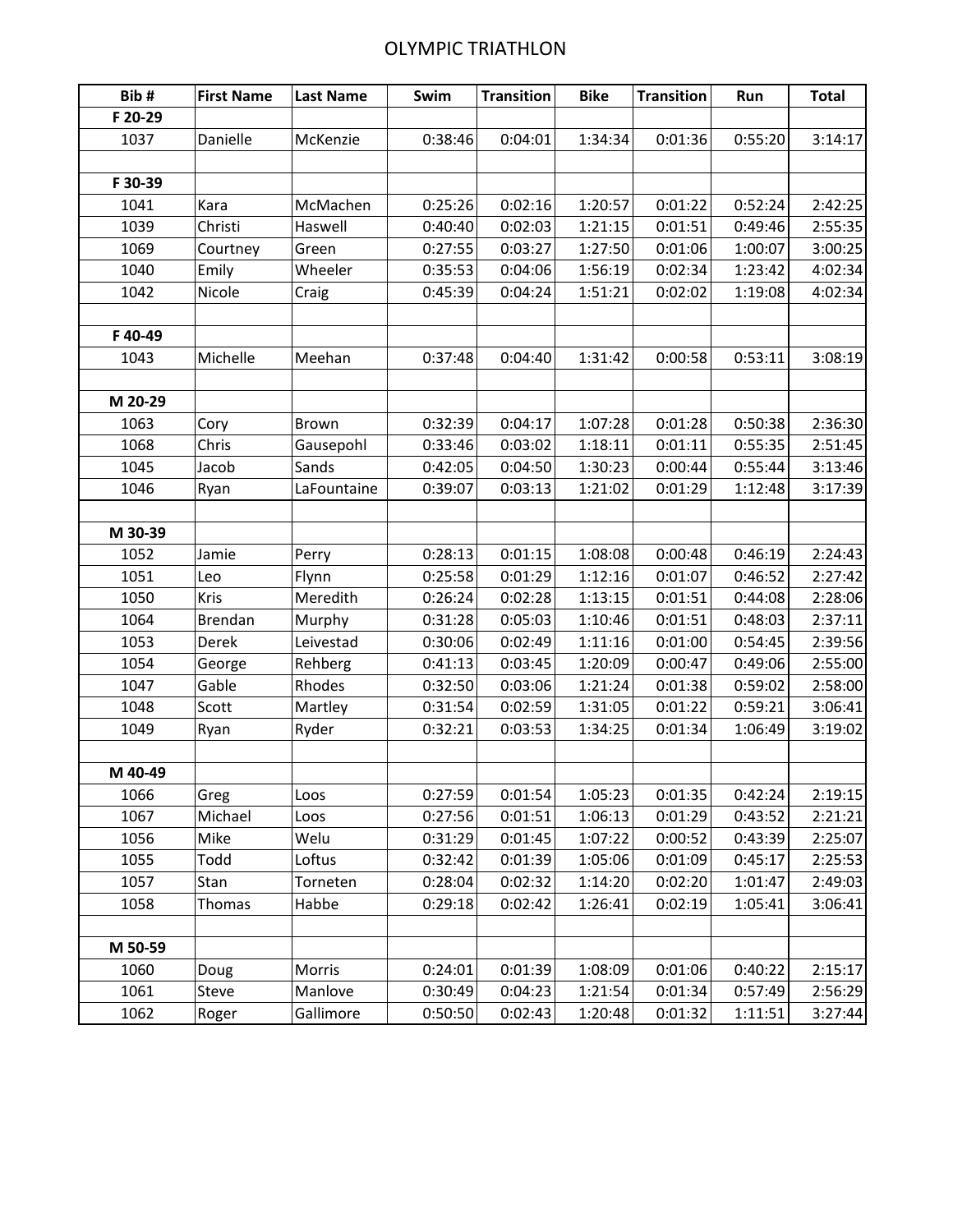| Bib#    | <b>First Name</b> | <b>Last Name</b> | Swim    | <b>Transition</b> | <b>Bike</b> | <b>Transition</b> | Run     | <b>Total</b> |
|---------|-------------------|------------------|---------|-------------------|-------------|-------------------|---------|--------------|
| F < 20  |                   |                  |         |                   |             |                   |         |              |
| 837     | Tamara            | Gorman           | 0:11:19 | 0:00:56           | 0:38:38     | 0:00:41           | 0:22:24 | 1:13:58      |
| F 20-29 |                   |                  |         |                   |             |                   |         |              |
| 836     | Katie             | Messer           | 0:19:06 | 0:02:21           | 0:49:06     | 0:01:09           | 0:25:28 | 1:37:10      |
| 810     | Tessa             | Haggerty         | 0:21:10 | 0:03:58           | 0:46:16     | 0:01:47           | 0:32:32 | 1:45:43      |
| 812     | Hailey            | Gunderson        | 0:18:51 | 0:03:48           | 0:49:37     | 0:02:33           | 0:31:52 | 1:46:41      |
| 811     | Tera              | Loftus           | 0:25:10 | 0:02:46           | 0:46:19     | 0:02:09           | 0:31:13 | 1:47:37      |
| 813     | <b>Brooke</b>     | Herren           | 0:20:00 | 0:04:17           | 0:56:10     | 0:00:57           | 0:28:50 | 1:50:14      |
|         |                   |                  |         |                   |             |                   |         |              |
| F 30-39 |                   |                  |         |                   |             |                   |         |              |
| 841     | Jonette           | Murphy           | 0:15:17 | 0:01:52           | 0:38:04     | 0:01:17           | 0:27:10 | 1:23:40      |
| 839     | Mieke             | Meyer            | 0:19:49 | 0:03:34           | 0:41:04     | 0:01:22           | 0:29:45 | 1:35:34      |
| 815     | Fabiana           | Meredith         | 0:20:04 | 0:04:55           | 0:48:12     | 0:02:47           | 0:28:24 | 1:44:22      |
| 814     | Jennifer          | Ryder            | 0:18:38 | 0:03:36           | 0:50:45     | 0:00:29           | 0:34:26 | 1:47:54      |
| 817     | Kara              | Flynn            | 0:22:03 | 0:03:55           | 0:51:13     | 0:01:56           | 0:31:07 | 1:50:14      |
| 818     | Ann               | Collier          | 0:31:49 | 0:03:43           | 0:59:28     | 0:01:37           | 0:34:30 | 2:11:07      |
| 816     | Lorena            | Veal             | 0:27:59 | 0:05:11           | 1:03:06     | 0:00:59           | 0:36:21 | 2:13:36      |
|         |                   |                  |         |                   |             |                   |         |              |
| F40-49  |                   |                  |         |                   |             |                   |         |              |
| 843     | Kelly             | Hill             | 0:21:01 | 0:01:54           | 0:41:04     | 0:01:09           | 0:27:05 | 1:32:13      |
| 819     | Kristen           | Loftus           | 0:18:42 | 0:02:39           | 0:44:29     | 0:01:02           | 0:27:41 | 1:34:33      |
|         |                   |                  |         |                   |             |                   |         |              |
| F 50-59 |                   |                  |         |                   |             |                   |         |              |
| 820     | Barb              | Fetters          | 0:20:34 | 0:02:17           | 0:42:33     | 0:01:33           | 0:34:17 | 1:41:14      |
| 821     | Christi           | Hampton          | 0:20:55 | 0:04:19           | 0:49:33     | 0:01:39           | 0:35:02 | 1:51:28      |
| 842     | Darci             | MacManigal       | 0:34:04 | 0:04:47           | 1:06:21     | 0:01:33           | 0:31:03 | 2:17:48      |
|         |                   |                  |         |                   |             |                   |         |              |
| M < 20  |                   |                  |         |                   |             |                   |         |              |
| 838     | <b>Brian</b>      | Gorman           | 0:10:15 | 0:00:48           | 0:33:21     | 0:00:54           | 0:20:16 | 1:05:34      |
| 824     | Ryan              | Smith            | 0:11:30 | 0:01:57           | 0:49:29     | 0:00:39           | 0:27:12 | 1:30:47      |
| 823     | Samuel            | Loftus           | 0:19:09 | 0:04:19           | 0:38:38     | 0:01:30           | 0:28:57 | 1:32:33      |
|         |                   |                  |         |                   |             |                   |         |              |
| M 20-29 |                   |                  |         |                   |             |                   |         |              |
| 847     | Allan             | McCallum         | 0:12:32 | 0:02:55           | 0:46:54     | 0:01:50           | 0:31:00 | 1:35:11      |
| 826     | Robert            | Wagner           | 0:18:18 | 0:04:17           | 0:49:44     | 0:00:50           | 0:23:35 | 1:36:44      |
| 825     | Jared             | Thompson         | 0:19:56 | 0:04:03           | 0:44:29     | 0:01:27           | 0:27:08 | 1:37:03      |
|         |                   |                  |         |                   |             |                   |         |              |
| M 30-39 |                   |                  |         |                   |             |                   |         |              |
| 846     | Joshua            | Paull            | 0:18:45 | 0:01:41           | 0:36:49     | 0:01:20           | 0:22:18 | 1:20:53      |
| 827     | Chad              | Schone           | 0:18:31 | 0:02:05           | 0:39:24     | 0:01:13           | 0:25:08 | 1:26:21      |
| 828     | Dustin            | Dierks           | 0:15:57 | 0:02:16           | 0:41:17     | 0:01:09           | 0:26:23 | 1:27:02      |
| 849     | Kent              | Renaud           | 0:25:57 | 0:02:16           | 0:35:03     | 0:01:30           | 0:27:00 | 1:31:46      |
| 848     | Ben               | Watson           | 0:20:39 | 0:03:07           | 0:42:53     | 0:01:41           | 0:25:01 | 1:33:21      |
|         |                   |                  |         |                   |             |                   |         |              |
| M 40-49 |                   |                  |         |                   |             |                   |         |              |
| 844     | John              | Hill             | 0:17:31 | 0:01:00           | 0:38:05     | 0:01:16           | 0:24:22 | 1:22:14      |
| 832     | Robert            | Gunderston       | 0:18:40 | 0:02:06           | 0:40:26     | 0:01:40           | 0:27:11 | 1:30:03      |
| 840     | Tim               | <b>Brumbaugh</b> | 0:26:11 | 0:02:04           | 0:38:47     | 0:01:36           | 0:28:07 | 1:36:45      |
| 831     | Cooper            | Garnos           | 0:21:57 | 0:03:15           | 0:46:24     | 0:02:38           | 0:30:48 | 1:45:02      |
| 833     | Rich              | Olstad           | 0:22:25 | 0:05:11           | 0:44:13     | 0:06:31           | 0:29:32 | 1:47:52      |
|         |                   |                  |         |                   |             |                   |         |              |
| M 50-59 |                   |                  |         |                   |             |                   |         |              |
| 834     | Tom               | Golis            | 0:18:29 | 0:01:58           | 0:40:29     | 0:00:56           | 0:24:55 | 1:26:47      |
| 845     | Dan               | Rasby            | 0:24:07 | 0:03:51           | 0:45:01     | 0:01:53           | 0:23:54 | 1:38:46      |
|         |                   |                  |         |                   |             |                   |         |              |
| M 60-69 |                   |                  |         |                   |             |                   |         |              |
| 835     | Dave              | Carpenter        | 0:19:27 | 0:01:51           | 0:43:42     | 0:01:03           | 0:29:26 | 1:35:29      |
|         |                   |                  |         |                   |             |                   |         |              |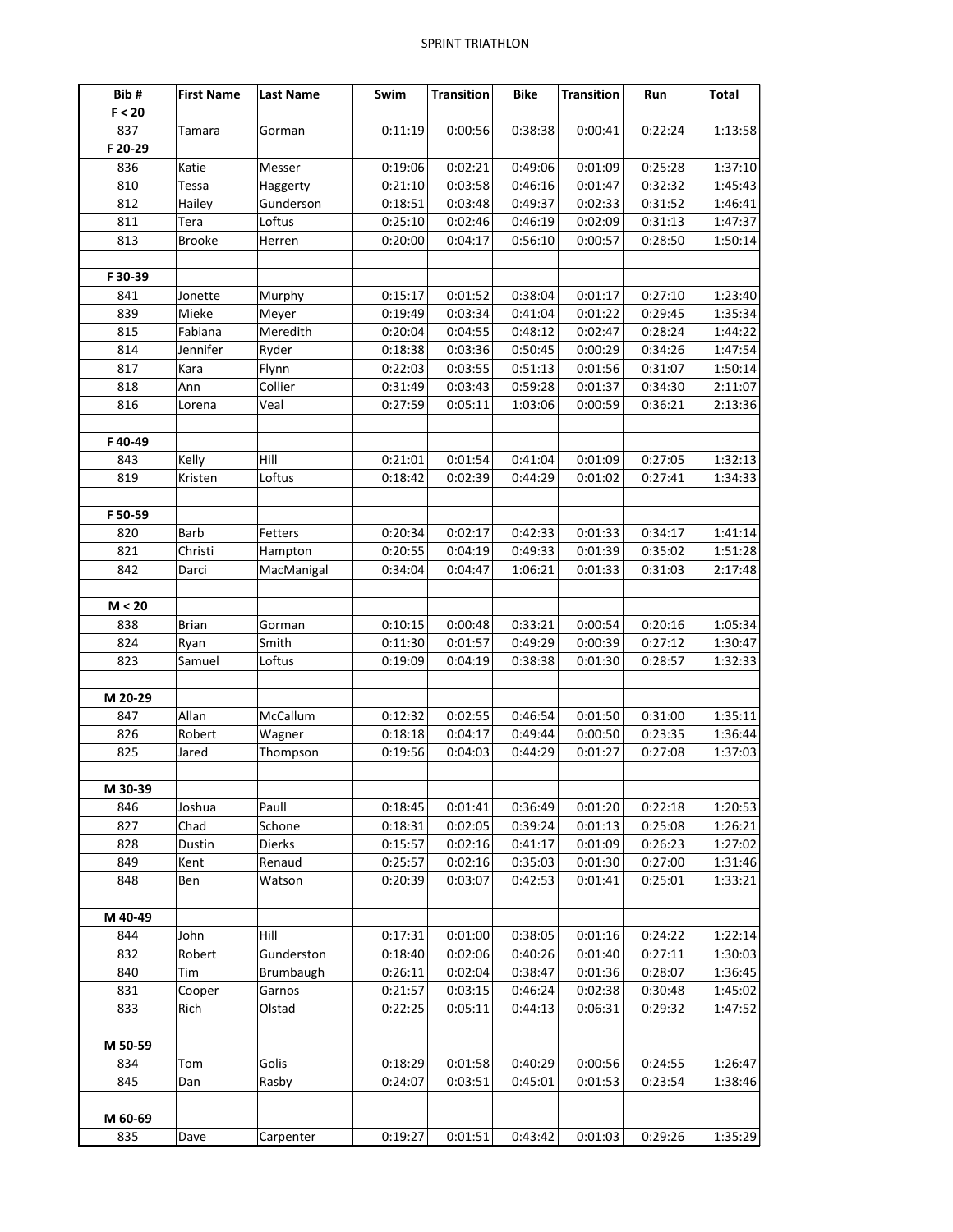| Bib#                | <b>First Name</b> | <b>Last Name</b> | Swim    | <b>Transition</b> | <b>Bike</b> | <b>Transition</b> | Run     | <b>Total</b> |
|---------------------|-------------------|------------------|---------|-------------------|-------------|-------------------|---------|--------------|
|                     |                   |                  |         |                   |             |                   |         |              |
| 872                 | Tracy             | Zacher           | 0:19:57 | 0:02:07           | 0:38:33     | 0:00:32           | 0:29:35 | 1:30:44      |
| 872                 | Kasey             | Abbott           |         |                   |             |                   |         |              |
| 873                 | Alex              | Arobba           |         |                   |             |                   |         |              |
|                     |                   |                  |         |                   |             |                   |         |              |
| 878                 | Eric              | Johnson          | 0:20:14 | 0:00:55           | 0:54:03     | 0:00:38           | 0:28:19 | 1:44:09      |
| 878                 | Shirley           | Adams            |         |                   |             |                   |         |              |
| 879                 | Lorena            | Rhoden           |         |                   |             |                   |         |              |
|                     |                   |                  |         |                   |             |                   |         |              |
| 880                 | <b>Brock</b>      | Johnsen          | 0:18:24 | 0:01:28           | 0:53:16     | 0:00:45           | 0:35:35 | 1:49:28      |
| 880                 | Roger             | Johnsen          |         |                   |             |                   |         |              |
| 881                 | Roger             | Johnsen          |         |                   |             |                   |         |              |
| <b>Sprint-Women</b> |                   |                  |         |                   |             |                   |         |              |
| 874                 | Patty             | Schuh            | 0:19:18 | 0:01:20           | 0:53:18     | 0:00:27           | 0:35:36 | 1:49:59      |
| 874                 | Joyce             | Farrell          |         |                   |             |                   |         |              |
| 875                 | Beth              | Schuh            |         |                   |             |                   |         |              |
| 876                 | <b>Brenda</b>     | <b>Beliel</b>    | 0:40:57 | 0:01:27           | 0:55:06     | 0:00:31           | 0:38:19 | 2:16:20      |
| 876                 | Kris              | Ferguson         |         |                   |             |                   |         |              |
| 877                 | Beth              | <b>Summers</b>   |         |                   |             |                   |         |              |